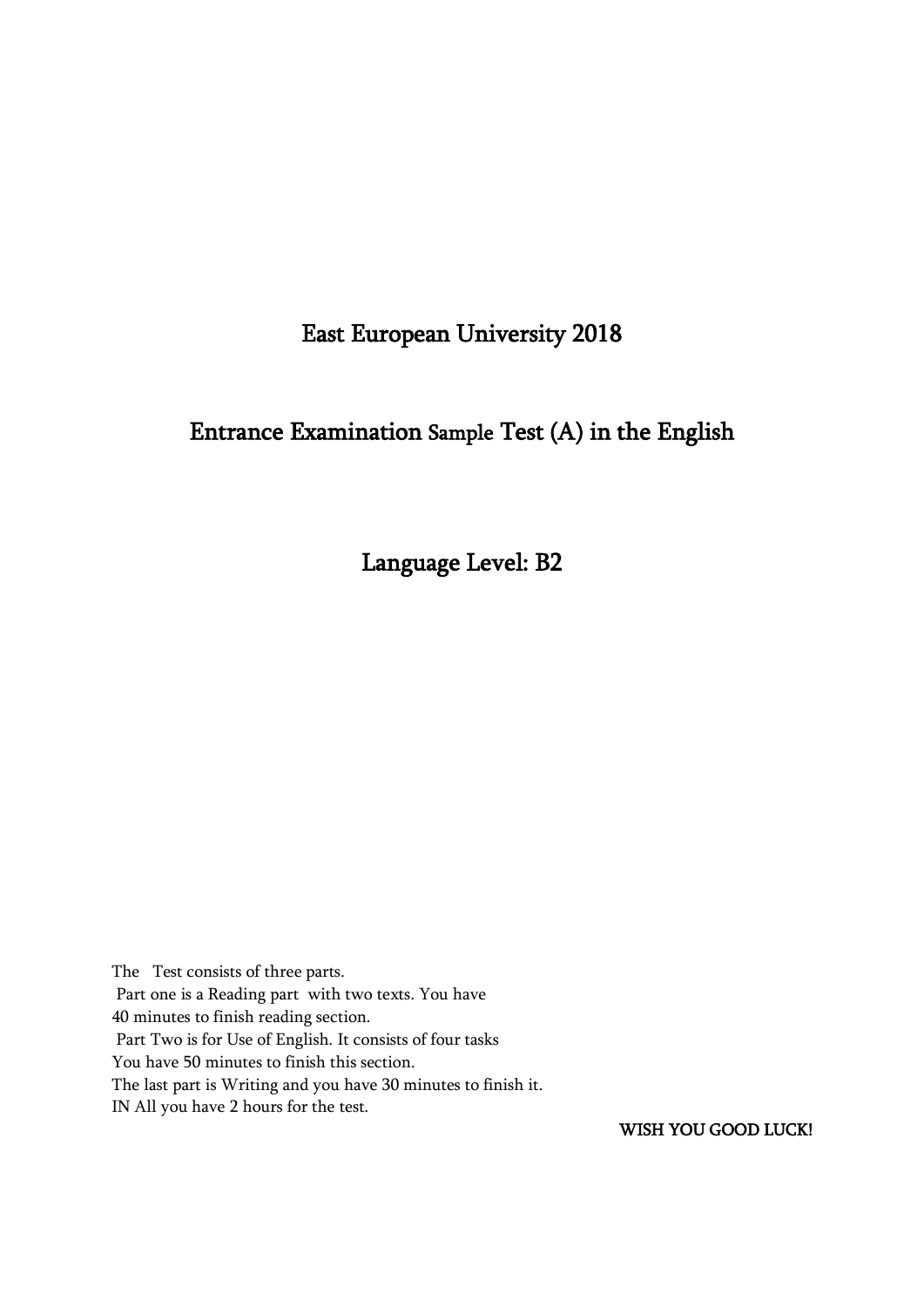Sample Test (Advanced Level)

PART I

READING I

In this part, there are three themed texts followed by two 4-option multiplechoice questions on each text.

You are going to read three extracts which are concerned in some way with music. For question 1-6 choose the answer which you think fits best according to the text.

# Extract 1(each question point 1)

# Iford Manor Festival Season

Iford Manor has been described as one of the most stunning concert venues in the West Country. Throughout high summer, Iford Arts stages an internationally renowned festival in a breathtakingly beautiful pastoral setting. Operatic performances are staged in-the-round in the intimate surroundings of the Italianate Cloister, which could not be more perfect in terms of scale and style. While the classical backdrop could hardly be more fitting, the real delight for our audiences is that, as the sky turns purple overhead, the first stars appear and the first heady notes resound across the countryside, no-one is seated less than twenty feet from the performers. The opportunity for a relaxing pre-show picnic in our tranquil gardens overlooking the meandering River Frome will complete an already magical experience.

Iford Arts, a registered charity promoting the appreciation of performing arts in the west of England, aims to benefit the local community by engaging young professional artists and stimulating young people's enjoyment of being involved in live performances. We hope to support young musicians in their career development by encouraging them to develop repertoire and perform to a supportive audience and providing the exquisite environment in which to do so. Iford Arts does not receive any public subsidies, relying on vital private contributions. We offer various levels of private patronage and corporate sponsorship, each providing a range of privileges such as priority booking.

# 1.What aspect of Iford Manor is emphasized in the first paragraph?

- a. the Italian style architecture
- b. the countryside location
- c. the seating arrangements
- d. the quality of the music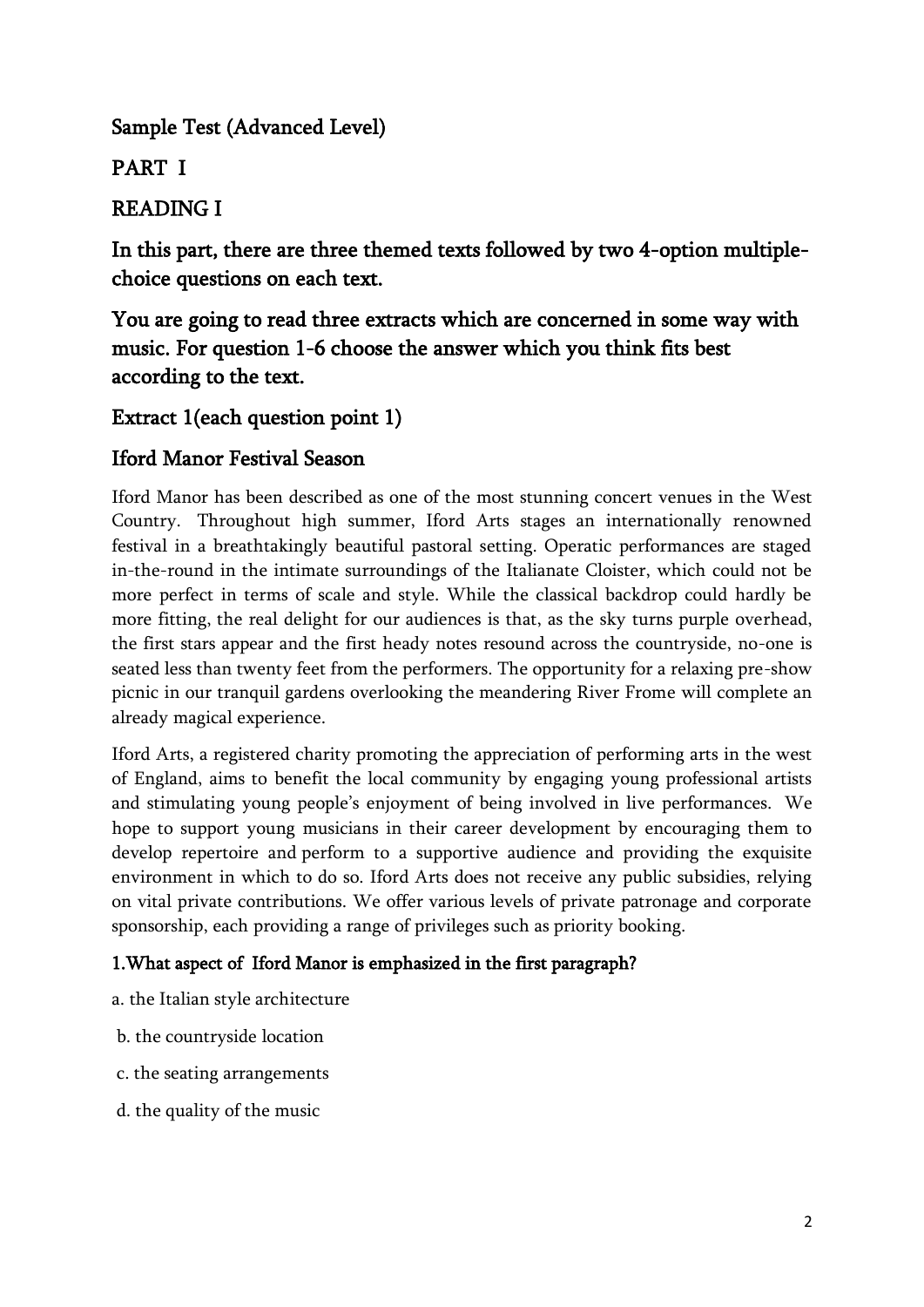#### 2. What is the main purpose in the second paragraph?

- a. To describe the history of the performances
- b. to encourage young musicians to perform at the Manor
- c. to encourage people to donate to the charity
- d. to inform people how the can be involved in charity work

SCORE (4)

# Extract 2 (Each question point 1)

# Piano Practice

I glare at the piano keys, a lump of fetid anger in my chest, bile in my lungs. Naturally mother had won. Had it been worth the fight? Now I am incarcerated in this airless room, curtains shutting out the summer sunshine, and I'm supposed to blot out the birdsong with my discordant and clumsy attempts at harmony.

Music is the food of love, they say. Music will set you free, they sang. Remember those romantic novels where the entrapped heroine finds her freedom and salvation through music? How her soaring voice allowed her to escape the claustrophobic confines of her disagreeable existence? Where was that freedom now? All I can see is this grid of horizontal and vertical lines mocking me like the bars on a prison cell. And a prison warden who barks at me from beyond the grave: Be quiet, now. You may play loudly now. See the discreet '3' above the semiquaver A flat, demanding that I play the note with the third finger, the third! How dare that bearded, long-dead German enforce upon me how I play this note? I will not use my finger, you fusty old man! I will play it with my thumb! No, I will bash it with my fist. I can head butt it with impassioned fury if so so I choose!

The crow in the kitchen screeches over the sound of the clattering dishes. Why aren't you playing? And so I clench my muscles, take a deep breath and hammer out that lullaby, as if inviting all the hordes of hell to descend upon the baby's cradle.

# 3. In this paragraph why does the character mention 'romantic' novels where the entrapped heroine finds her freedom and salvation through music?

a. because she envies the heroines' musical talent

b. because she feels in a similar position to these heroines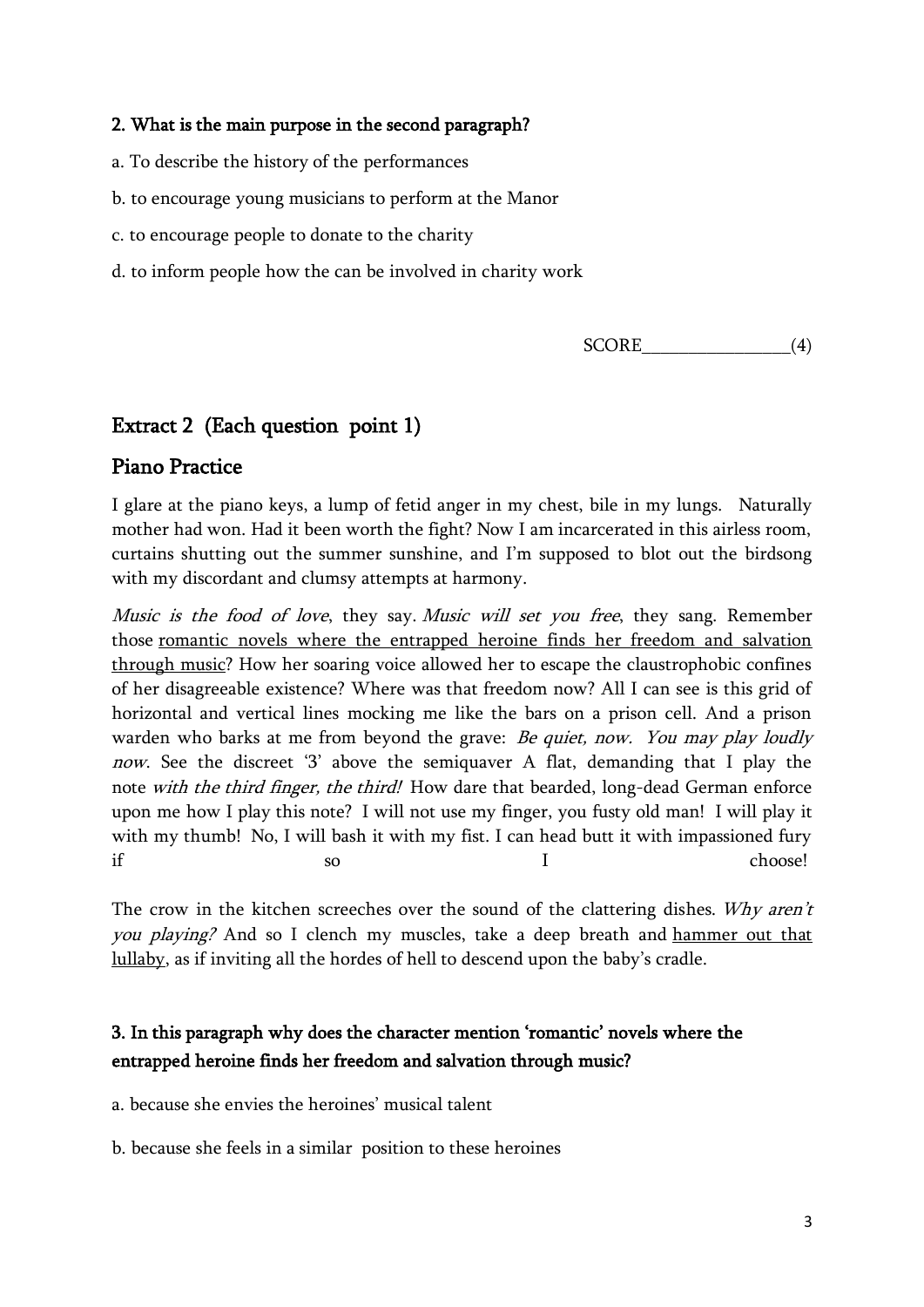c. because the heroine's experience contrast strongly with her own

d. because she wishes that music will give her a similar sense of freedom

#### 4. why does the character in the text 'hammer out that lullaby'?

- a. she wishes to create disruption in the house
- b. she dislikes the music of this classical composer
- c. she is angry because she would rather be outside
- d. she is attempting to express herself through music

SCORE-----------------(4)

# Extract 3 . ( Each question point 2) Music increases verbal aptitude in Children

The relationship between musical education and increased abilities in non-musical domains such as mathematics, linguistics and spatial organization has been studied extensively. Now, a study by Jospeh Prio and Camelo Ortiz from Long Island University claims to clarify the role of music in mental aptitude. Their test examined the hypothesis that children receiving keyboard tuition would show a markedly superior performance on measures of vocabulary and verbal sequencing than students who received no instruction. Children were selected from two schools in the same area with similar demographic characteristics. The children who received musical education (n=46) at one school received formal piano tuition for three years. Children attending the control school (n=57) received no formal musical training on any musical instrument. Both schools followed balanced literacy programmes.

Results showed significantly better vocabulary and verbal sequencing scores in the musically trained group than the control group, from which the authors conclude that a variety of approaches, including music, can improve reading achievement in children.

However, close examination of the results revealed some inconsistency within this premise. The authors observed that at the start of the study, the music-learning group had already received two years of piano tuition, but showed no superior linguistic skills over the control group at that time. In explaining these findings, Prio and Ortiz propose: that the absence of music instruction during the summer recess preceding the start of the study may have reversed any temporary cognitive benefits; that the duration of music study required to improve such skills is longer than the initial two years, and that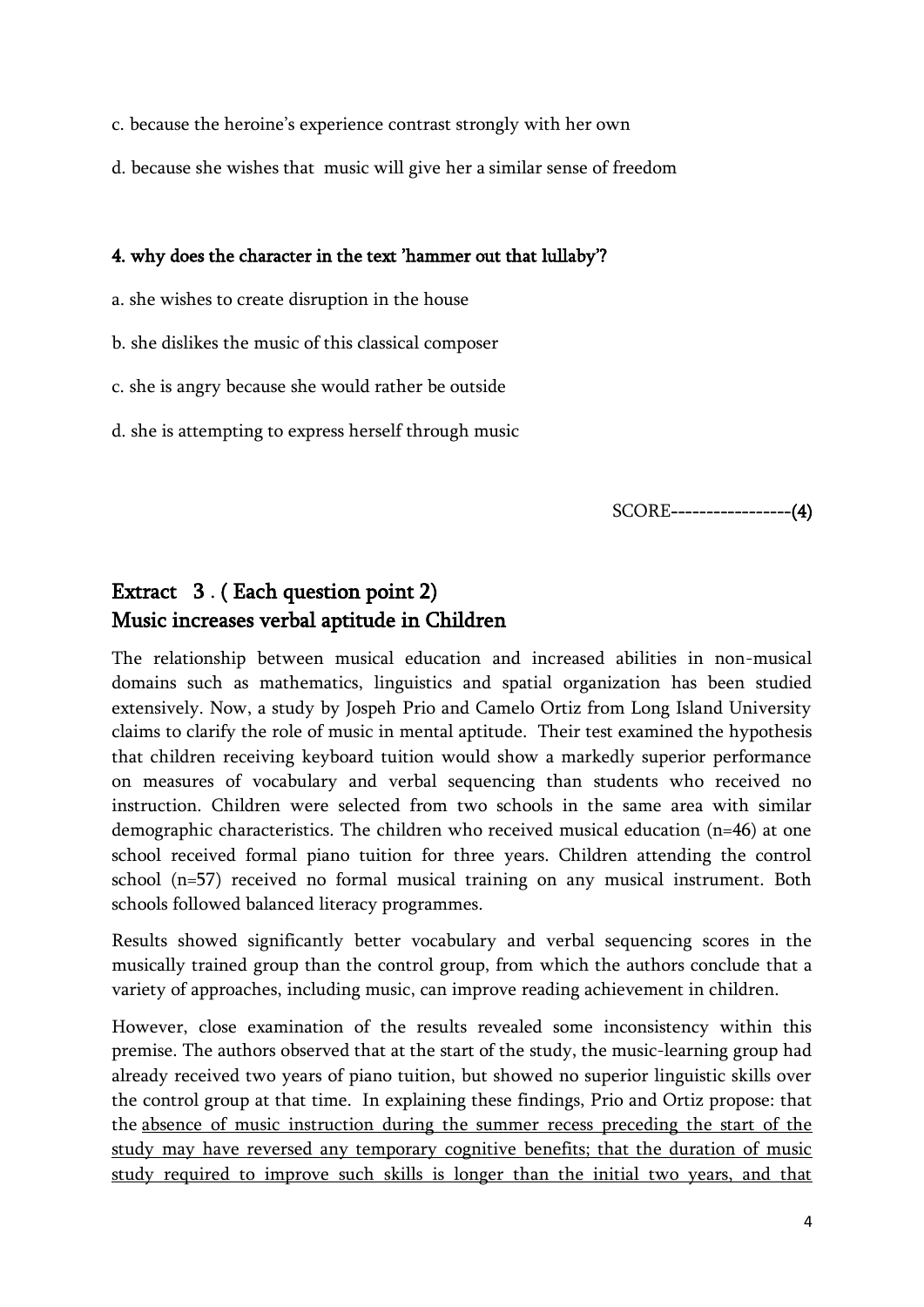significant brain development may occur during the time-period in which the study took place. The experiment leads to authors to believe that decisions on 'when' to teach are equally important as 'what' to teach.

### 5. What does the study seek to do?

- a. investigate an issue which is already widely accepted
- b. prove a hypothesis which may revolutionize teaching
- c. challenge a popular idea
- d. improve the literacy skills in two neighboring schools

### 6. The purpose of the underlined text is:

- a. to provide an explanation for their theory
- b. to suggest how their data could be used practically
- c. to suggest reasons why their data may appear inconsistent
- d. to give support to their findings

SCORE---------------(8)

#### READING II

#### You are going to read four news reports about an abandoned baby. For question 1-4,

#### choose from the reviews A-D. The reviews may be chosen more than once.

## Article A

It has been alleged that the mother charged with attempted murder after dumping her newborn baby into a drain has admitted to abandoning the baby boy. The woman remains in custody after bail was formally refused at Blacktown Local Court . The newborn baby was discovered by passing cyclists on a day when temperatures surpassed 40 degrees Celsius. Mr Otte, who discovered the baby and only cycles the route once a month, said, 'That baby had no chance if we and the other people hadn't been there. Something made us find that baby today'. The child was already undernourished, and dehydration would have taken effect and the baby would not have survived the day.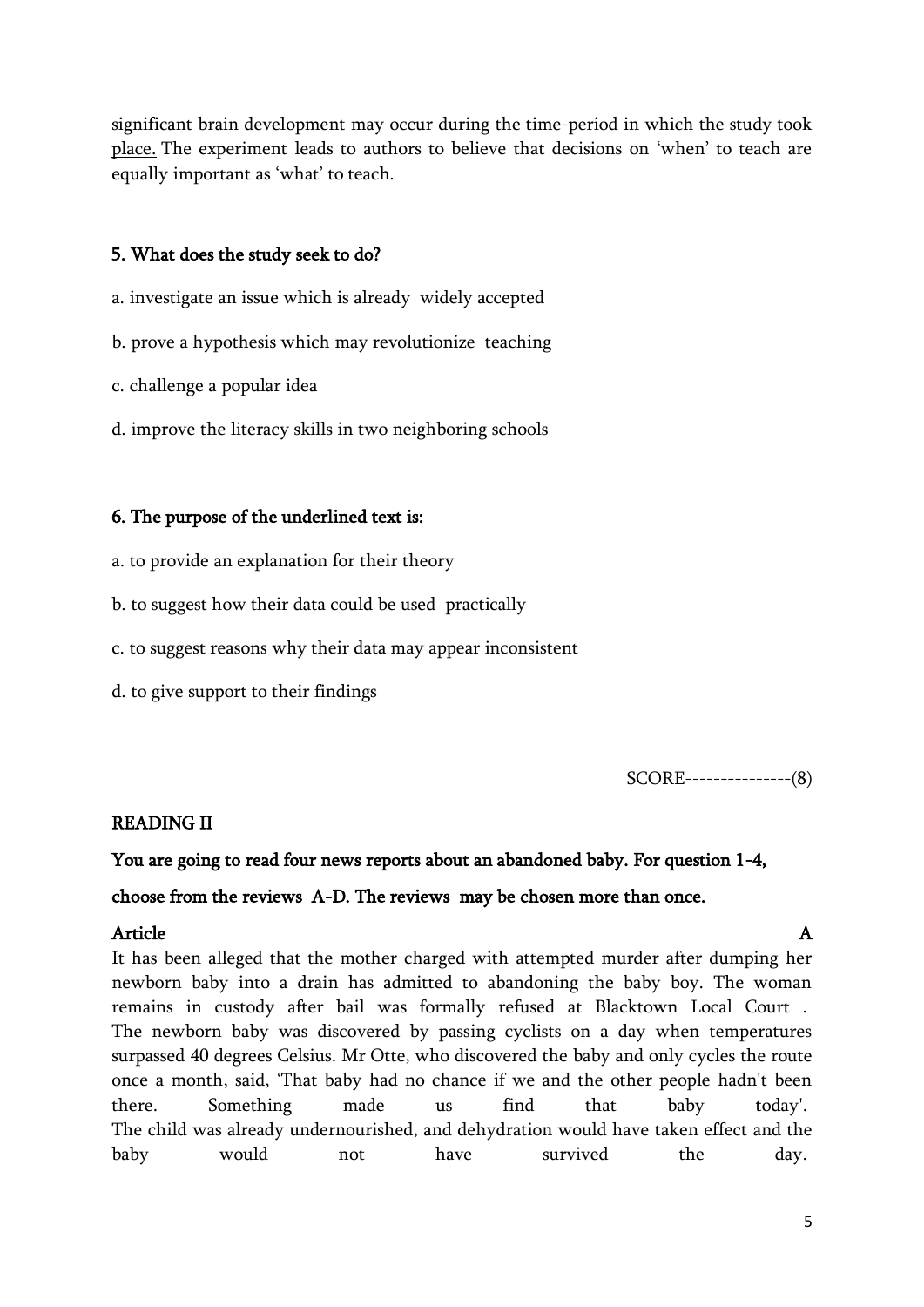Passersby outside court cried 'shame' as the accused woman's relatives crossed the street in Blacktown.

#### Article B

A woman has been charged with the attempted murder of her newborn son, who was left in a drain on Tuesday before being discovered the following Sunday. The incident has shocked us all. In the searing heat, the baby had little chance of survival, and the mother must have been aware of this as she callously shoved him through the tiny gap, dropped him into the darkness and left him to his fate. But although crimes like this are a rarity, they don't happen in isolation. Australia criminalises child abandonment, thus making it nigh on impossible for a depressed mother to give up her infant without causing it harm. Meanwhile pregnant women are shuffled through the system, rarely seeing the same caregiver twice. This model of care treats the pregnancy, but ignores the patient, and it is this ill-equipped, indifferent system that makes a crime this one possible.

#### Article C

A mother has been charged with attempted murder after she allegedly abandoned her newborn son in a roadside drain, police confirmed today. The baby had been alone in the deep drain for five days when, by a stroke of luck, cyclists caught the faint sound of his muffled cries above the heavy noise of motorway traffic. Sweltering temperatures in Sydney have settled around 30C over the past week and it is believed the week-old boy would have died had he not been found. Karen Healy, National President of the Australian Association of Social said that this was a highly unusual case, as parents who abandon their children tend to do so in high-traffic areas like churches or hospitals where the child will be taken care of. This scenario, in which the mother clearly wanted the baby to be hidden and it was only by the grace of God that the infant survived, suggests an element of shame or possible mental illness which was not heeded by pre- and postnatal health providers. The 30-year-old mother is currently receiving therapy while she remains in police custody.

#### Article D

A newborn baby boy has been rescued from an eight-foot drain beside a bike track in Australia after passing cyclists heard the sounds of wailing. Graham Bridges, who was among the people who helped rescue the baby, walked the bike track regularly and said it was usually very popular with riders on a Sunday morning. Inspector David Lagats said 'We all thought the worst but he's still alive. It was a long drop down, but he's wrapped up pretty well, so that will have cushioned his fall.' The concrete moulding of the drain formed a layer of insulation which protected the baby from the weather, which, during the week, reached temperatures of thirty degrees. The baby was taken to hospital in a stable condition, thanks, in part, to the fact that newborn babies have reserves of fluids and body sugars which they can resort to as they adapt to the new way of feeding. Lisa Charet, from the state department of family and community services said she was concerned for the mother's welfare. "We can give her the help and support that she needs. She must be feeling enormously distressed if she feels that this is the only course of action available to her."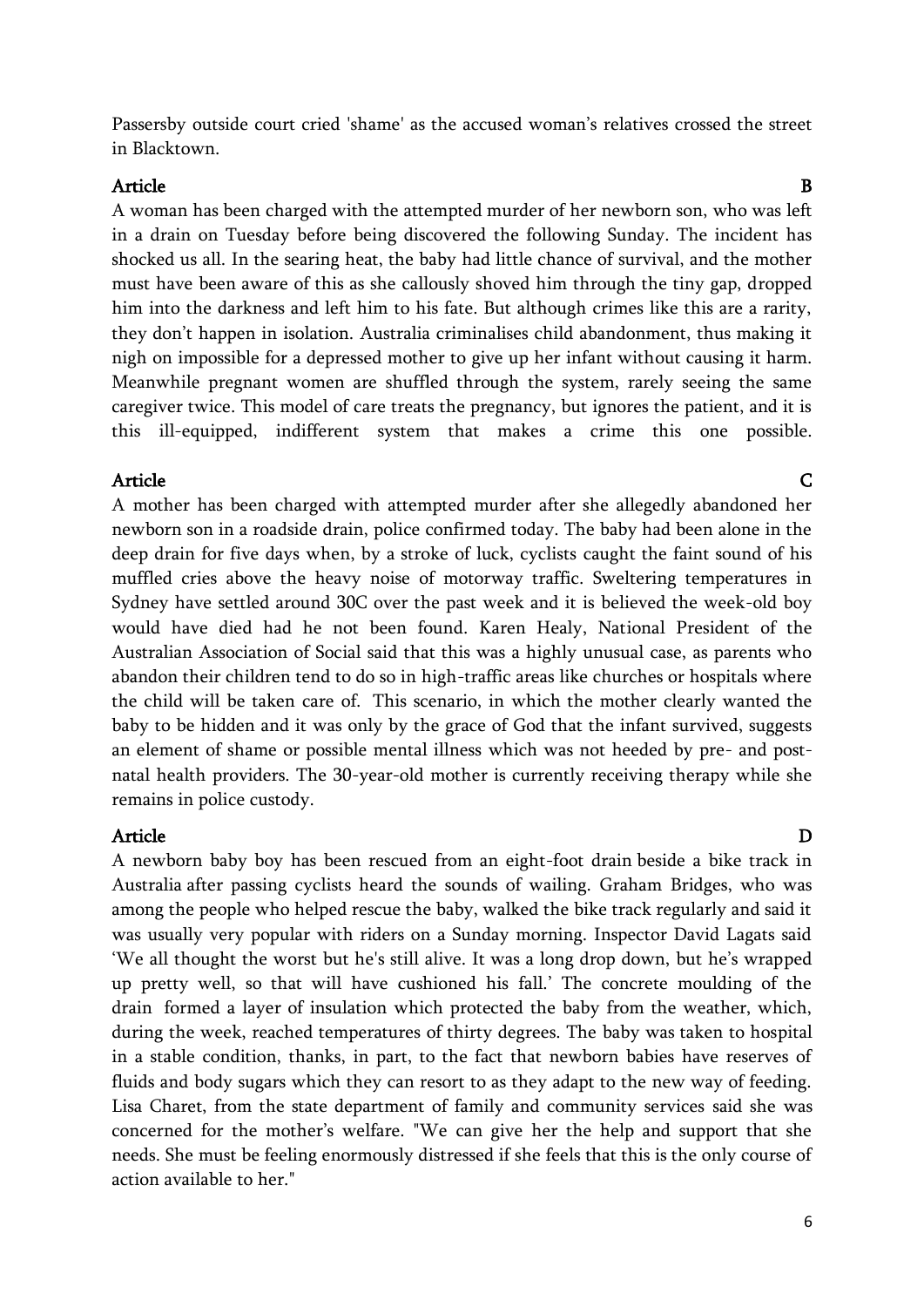### Which article:

a. differs from the others with regards to the threat to the baby's health?

b. shares the same attitude to the mother as article B?

c. shares article B's view that the mother was not entirely responsible for her actions?

d. shares article C's attitude towards the baby's rescue

SCORE-------------------------(4)

### PART II

### USE OF ENGLISH

### TASK 1

Read the text below and for question 1-8 decide which answer from A-D best fits each gap.

# Sound advice for Language Learners

A recent issue of a language learning magazine has consulted a number of experts in the 1-------

second Language acquisition. Their advice may prove invaluable for those 2-------- a language

course. One suggestion is that you assess whether you are likely to be successful at learning a

language. Did you enjoy studying languages at school, for example? Do you have enough time to

learn a language? The major cost will be your own time and effort.

If proof of your level of proficiency is important you must make sure that the course on offer

loads to a 3---------- qualification. Also, be realistic in your goals. If you don't set achievable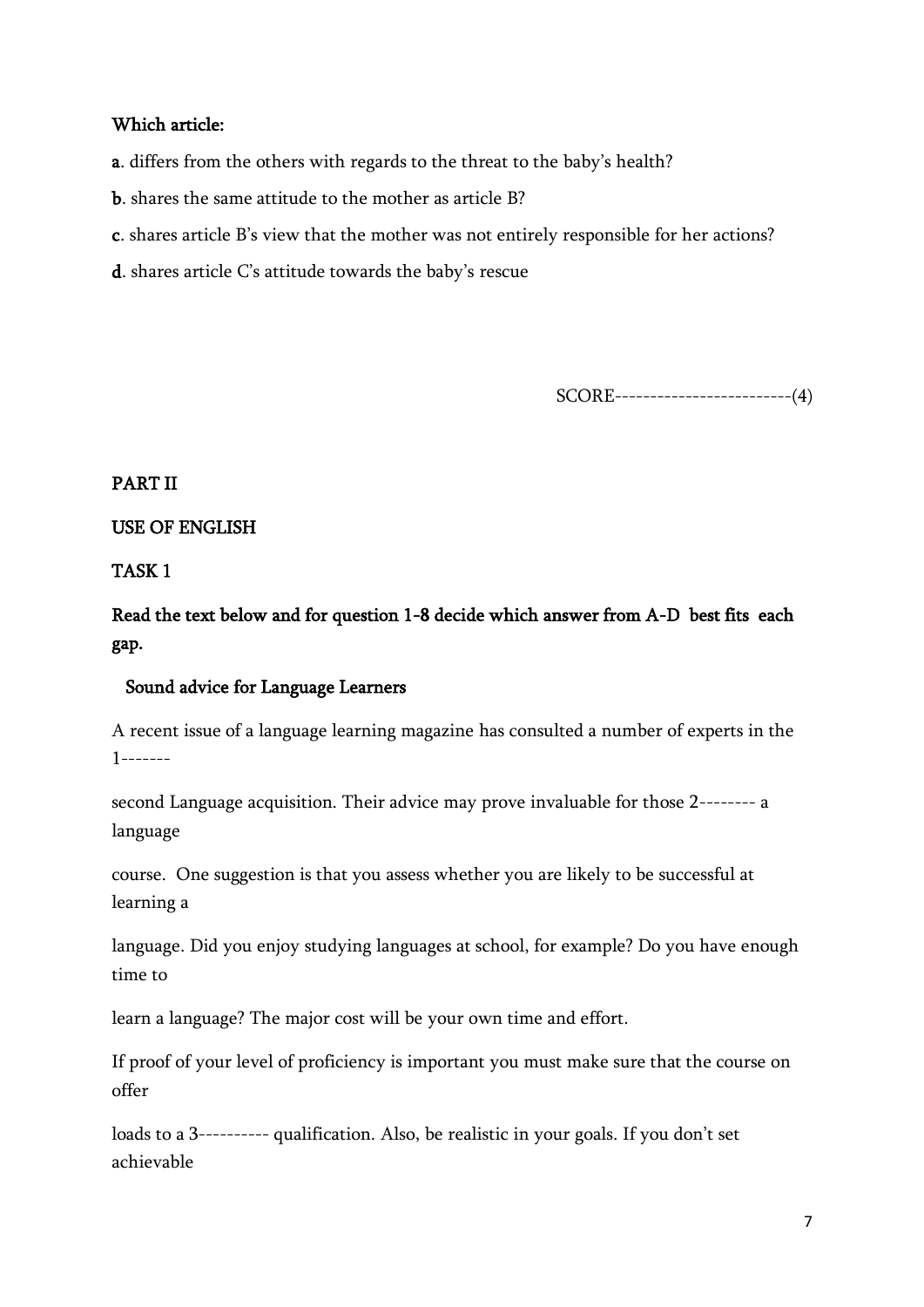aims you are more likely to give up. Do not be deceived 4-------- thinking that the most

expensive courses are the best. 5---------- around to get the best possible value for money. You

should also bear in mind that the quicker you learn a language the more quickly you forget it.

Sandra Miller, a French teacher tried to teach herself German by enrolling on a 6------ course.

Already fluent in four languages and with a sound knowledge of teaching methodology her

chances of malign progress were high. Three years 7--------- she remembers very little. She

feels her biggest mistake was not to follow 8------ her first experience. 'I should have consolidated what I'd learn by continuing to study, even if it were by myself'.

| 1.a. domain     | b. branch     | c. field   | d. area        |
|-----------------|---------------|------------|----------------|
| 2.a. wondering  | b. thinking   | c. looking | d. considering |
| 3.a. recognized | b. understood | c. valued  | d. regarded    |
| 4.a. by         | b. about      | c. into    | d. in          |
| 5.a. nose       | b. push       | c. run     | d. shop        |
| 6.a. rapid      | b. crash      | c. quick   | d. fast        |
| 7.a. on         | b. forward    | c. from    | d. fast        |
| 8.a. up         | b. on         | c. through | d. out         |

SCORE------------------(8)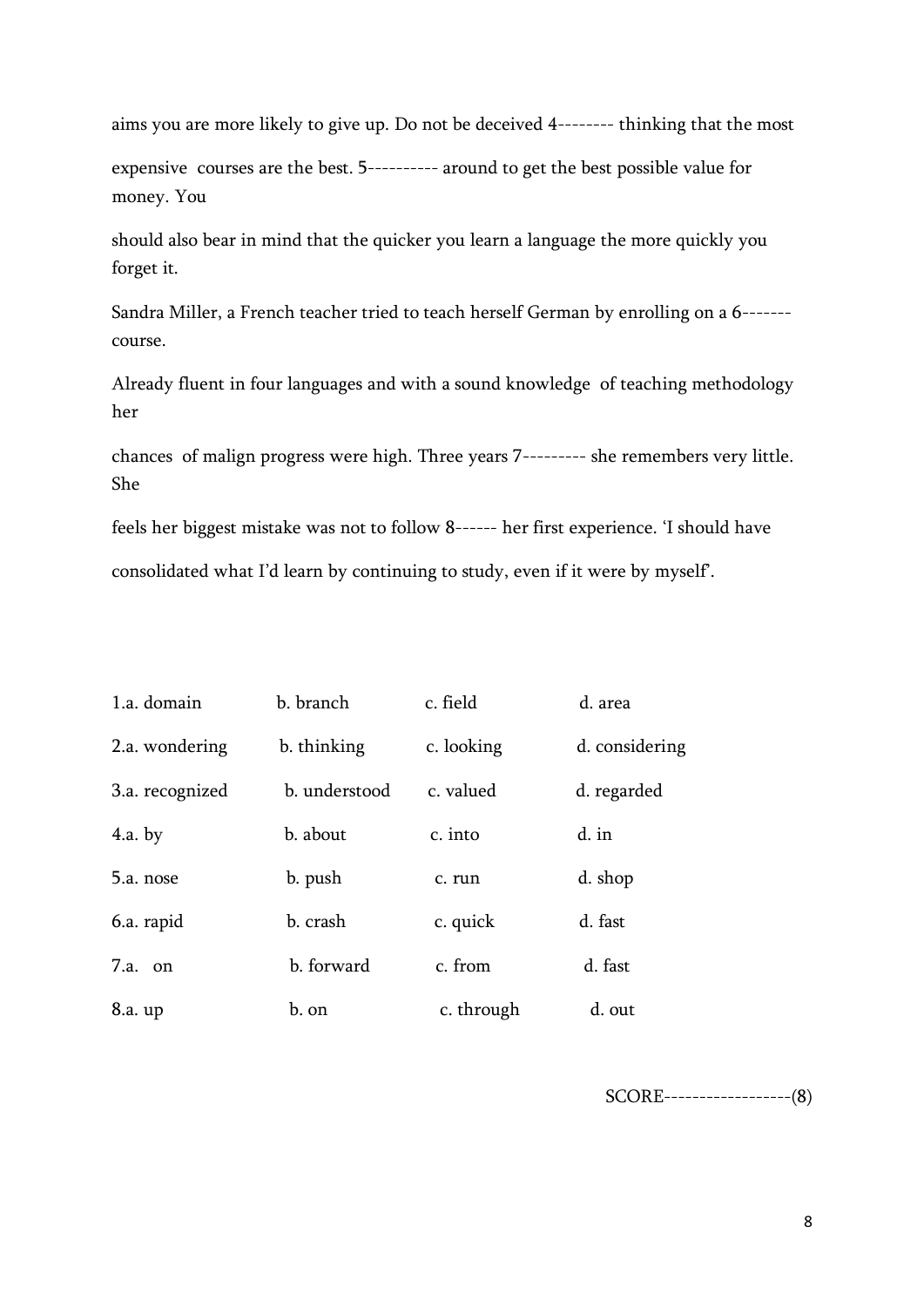# TASK 2

Read the text below and think of the word which best fits each gap. Use only one word for each gap. There is an example at the beginning.

#### PRE-HISTORY

The fragment of pottery, that little piece of bone or (o) **the** remains of an early human tool are

quite often the only evidence we have of our early history. However, 1------- a consequence of

a work or archaeologists and others on this field, we have over the years built up an extremely

good understanding of early human development. This is the case 2------- the fact that there is

no written evidence of the period we term pre-history. 3--------- is starting to note is that this

period, which predates the invention of writing, accounts for 99% of human existence. It was 4-

--------- this time that discoveries that shaped the human race were made, early settlements

created that 5--------- to become our major cities and in general was the time when the very

foundations of human civilization were laid. The evidence of our pre-history can be found

everywhere, from remnants of human existence buried deep in the ground 6------- ancient

pathways and burial grounds. The first and easiest place to start your exploration of prehistory

is of 7-------- your local museum, particularly 8 -------- -you are interested in discovering more

about the area where you live. You may also have a local archaeological group that would be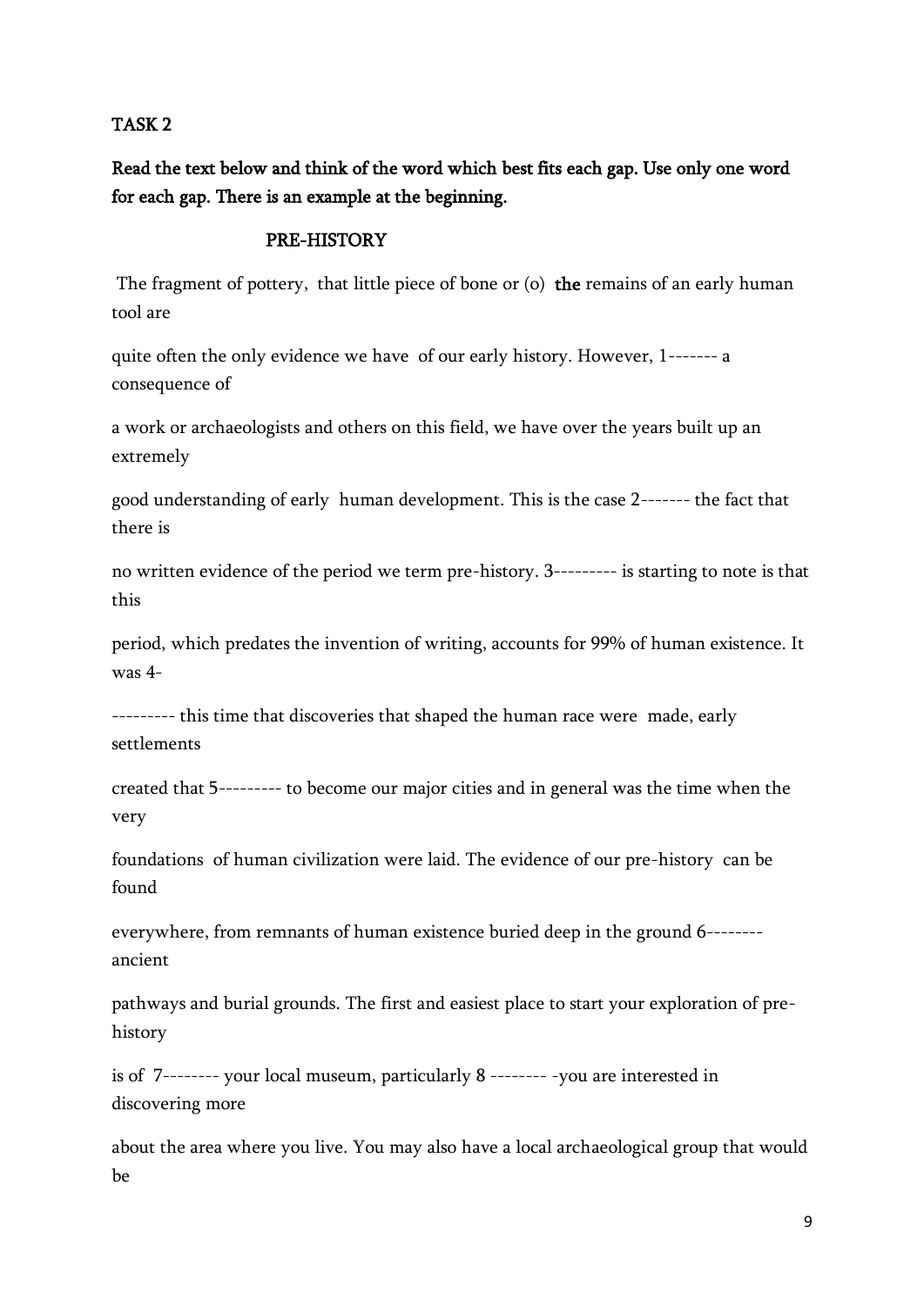prepared to let you work as a volunteer.

SCORE --------------------(16)

### TASK 3

Read the text below .Use the word given in the capitals at the end of some of the lines to form a word that fits the gap in the same line. There is an example at the beginning.

### 21<sub>st</sub> century workplace

| The economy of the $21st$ century is based on skills and(0) <b>Knowledge</b>                          | <b>KNOW</b>  |
|-------------------------------------------------------------------------------------------------------|--------------|
| according to the report.                                                                              |              |
| The study shows that throughout this century there will be                                            |              |
| More jobs for those with the right qualifications and the right skills, and fewer jobs                |              |
| for those with none.                                                                                  |              |
| The best employee will be one with a 1--------------------------- level<br><b>DEMONSTRATE</b>         |              |
| Of academic or 2----------------- achievement that can enable the<br><b>VOCATION</b>                  |              |
| Individual to support their CV with evidence of desirable personal                                    |              |
| Qualities. As 3----------------increases and technological advances                                   | <b>GLOBE</b> |
| Make typical working practices redundant, 4-----------------                                          | PROSPECT     |
| Employees will need to show various attributes. As well as wanting                                    |              |
| People who are flexible, companies are also looking for evidence of 5---------------.<br><b>ADAPT</b> |              |
|                                                                                                       |              |

It is also 6----------------necessary to be an excellent INCREASE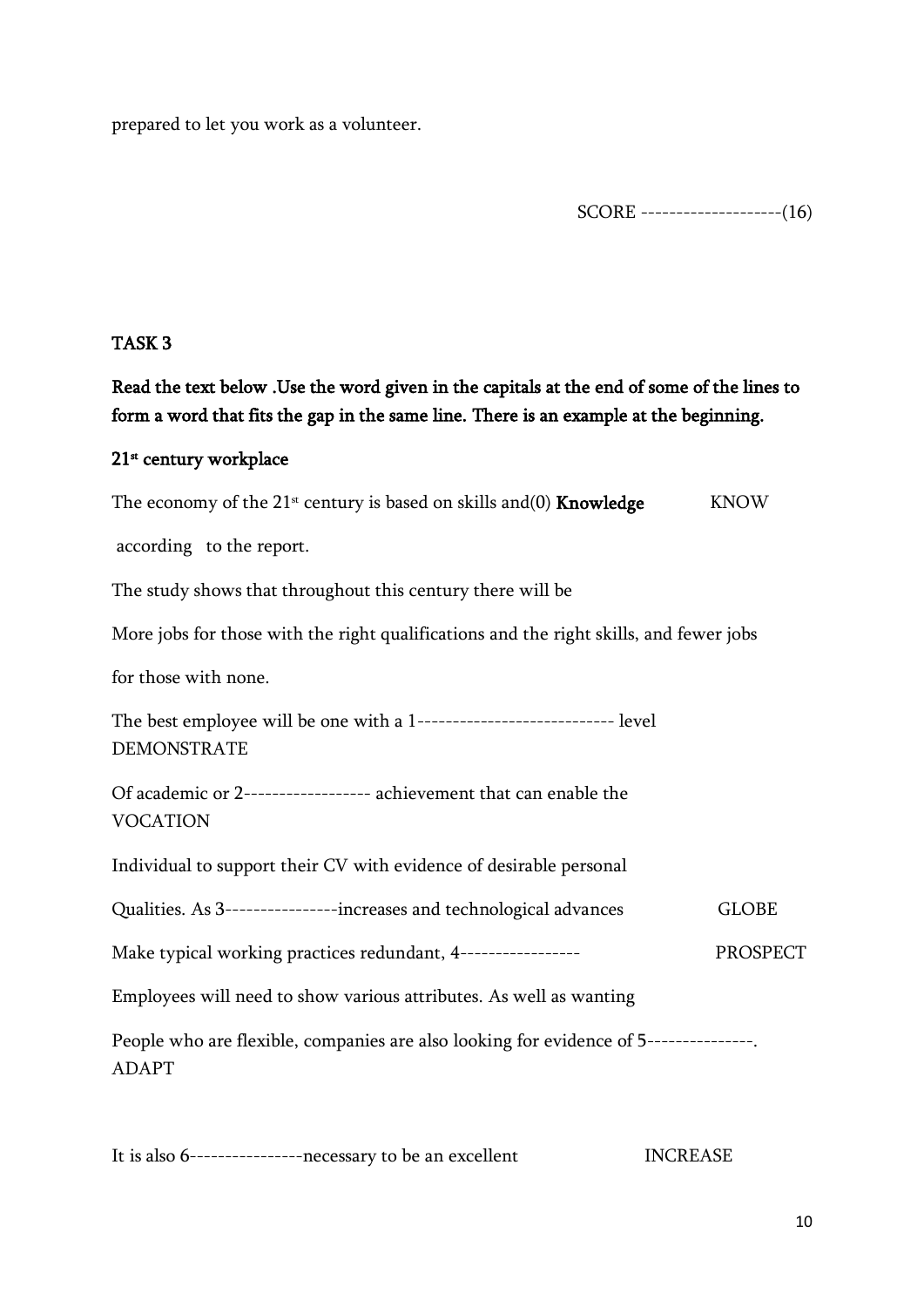| Communicator as the majority of companies make their          |                |  |  |  |
|---------------------------------------------------------------|----------------|--|--|--|
| Profits from the skills of people selling their goods as much |                |  |  |  |
| As from the producers themselves.                             |                |  |  |  |
| The recruitment of the very best people is crucial. Unless    |                |  |  |  |
|                                                               | WILL           |  |  |  |
| they are 8--------------------- according to the authors      | <b>SUSTAIN</b> |  |  |  |
| of the report.                                                |                |  |  |  |

SCORE----------------( 16)

#### TASK 4

For question 1-6 complete the second sentence so that it has a similar meaning to the first sentence, using the word given. Do not change the word given. You must use between three and six words, including the word given. Here is the example :

- (0) The police asked Mr Porter many questions about exactly where he was on the night of his wife's murder. RELATION The police asked Mr Porter many questions in relation to his exact whereabouts on the night of his wife's murder.
- 1. How can I make him understand that I don't want to see him any more? ACROSS How can I -------------------------------- that I don't want to see him any more?
- 2. Parents predict chaos in schools unless the strike is called off. RESULT

Parents claim it----------------------------- the teacher's strike goes ahead.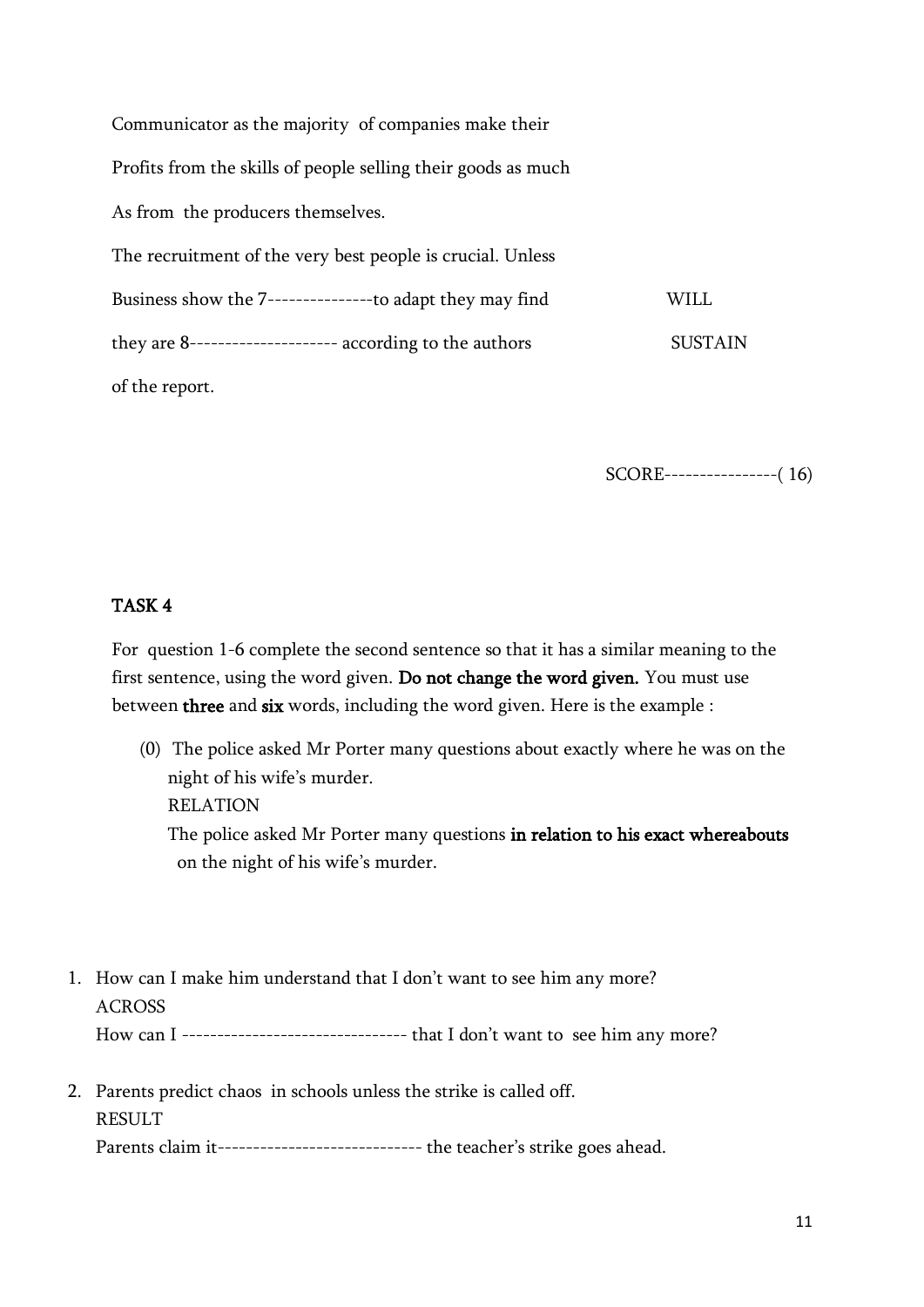| 3. Police are warning people to check for forged notes which are currently in circulation. |
|--------------------------------------------------------------------------------------------|
| LOOKOUT                                                                                    |
| forged notes which are currently                                                           |
| in circulation.                                                                            |

- 4. It is possible that they got the wrong idea and thought the party was next week. REACHED They might ----------------------------------- conclusion and thought the party was next week.
- 5. It was a mistake not to write the telephone number down.

POINT I should ---------------------------------writing down the telephone number.

6. Apparently, they are planning on rerouting the traffic to reduce congestion. DRAWN Plans ----------------------------------------------reroute the traffic to reduce congension.

SCORE -----------(12)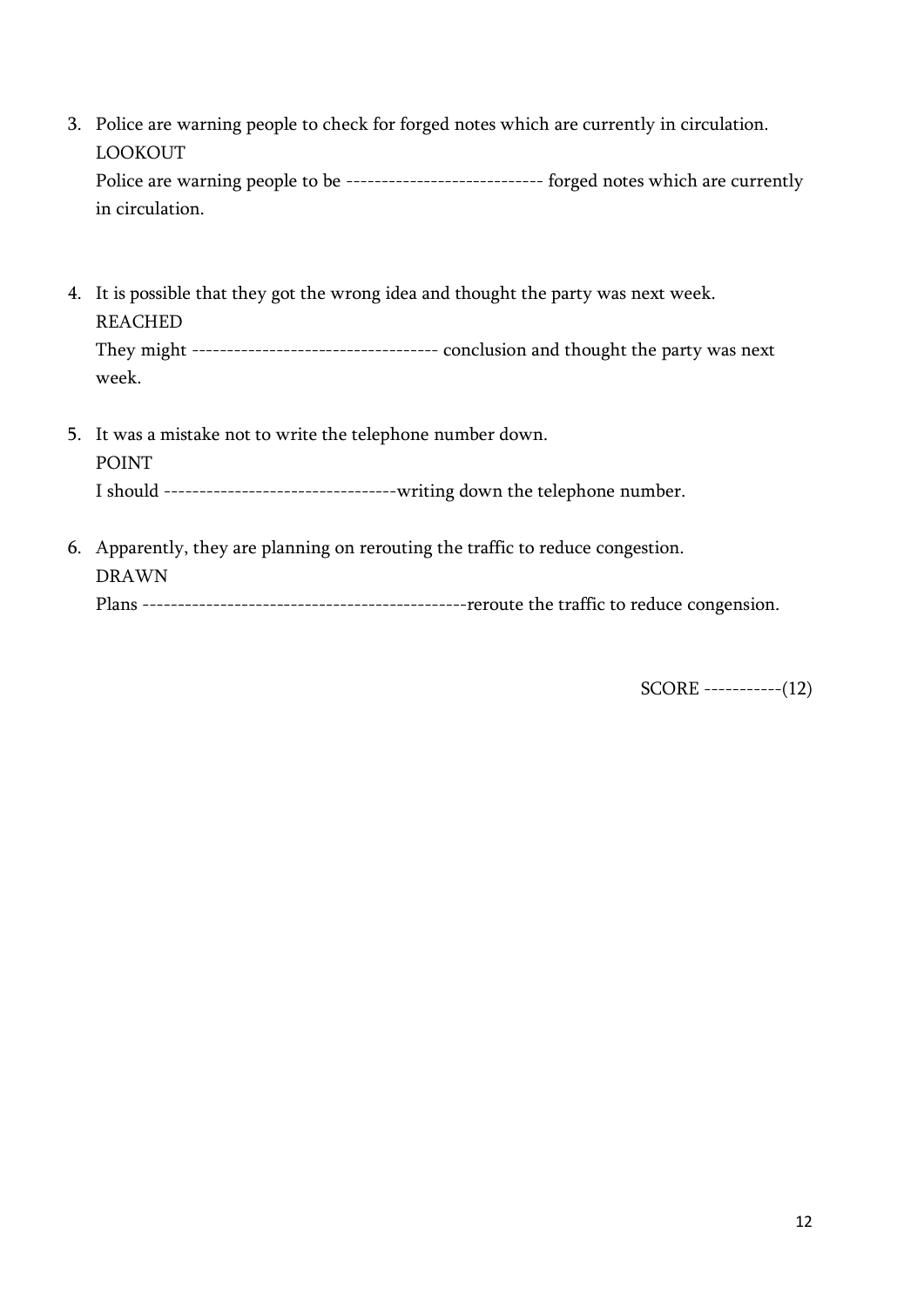# PART 3

#### WRITING (point 14)

A brochure is being produced in English aimed at encouraging Foreign visitors to spend their holidays in your country . You have been asked to write an entry on the type of accommodation available for those people wishing to enjoy a countryside holidays. You should include information on at least two different types of accommodation, pointing out the positive features of each type and giving a general idea of prices. Write you entry for the brochure in 220-260 words.

TOTAL-------------90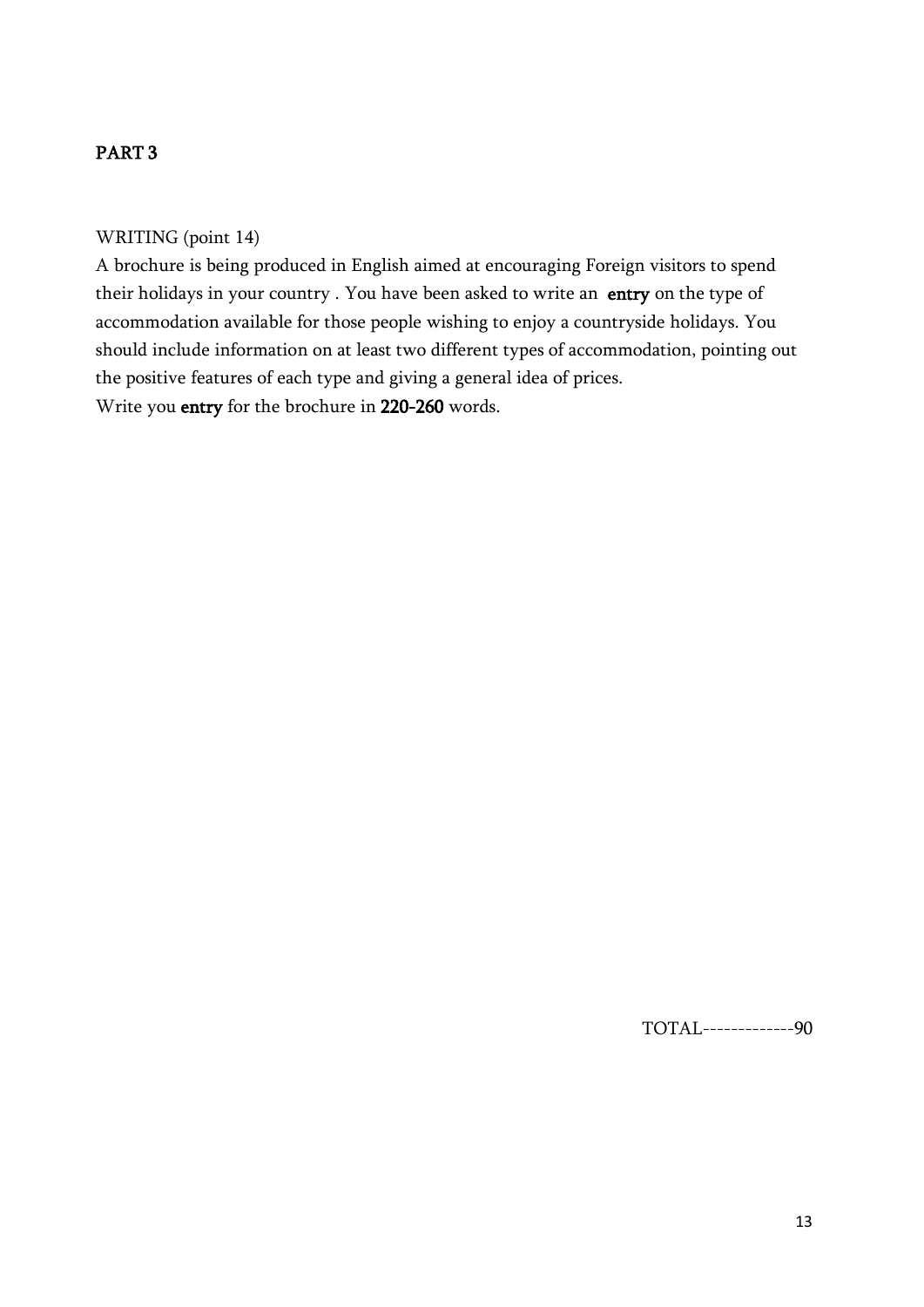# Answer keys

Sample Test (Advanced Level)

PART I

# READING I Extract 1

Answers:

1.c 2.c

Extract 2

3.c 4.d

Extract 3

5.a 6.c

# READING II

1.d 2.a 3.c 4.a

PART II

# USE OF ENGLISH

TASK 1

1.c 2.d 3.a 4.c 5.d 6.b 7.a 8.a

# TASK 2

1.As 2.despite 3.what 4. during/at/from/around 5. were 6. to 7. course 8.if

# TASK 3

1.Demonstrable 2.vocational 3.globalization 4.prospective 5.adaptability 6.increasingly

7.Willingness 8. unsustainable